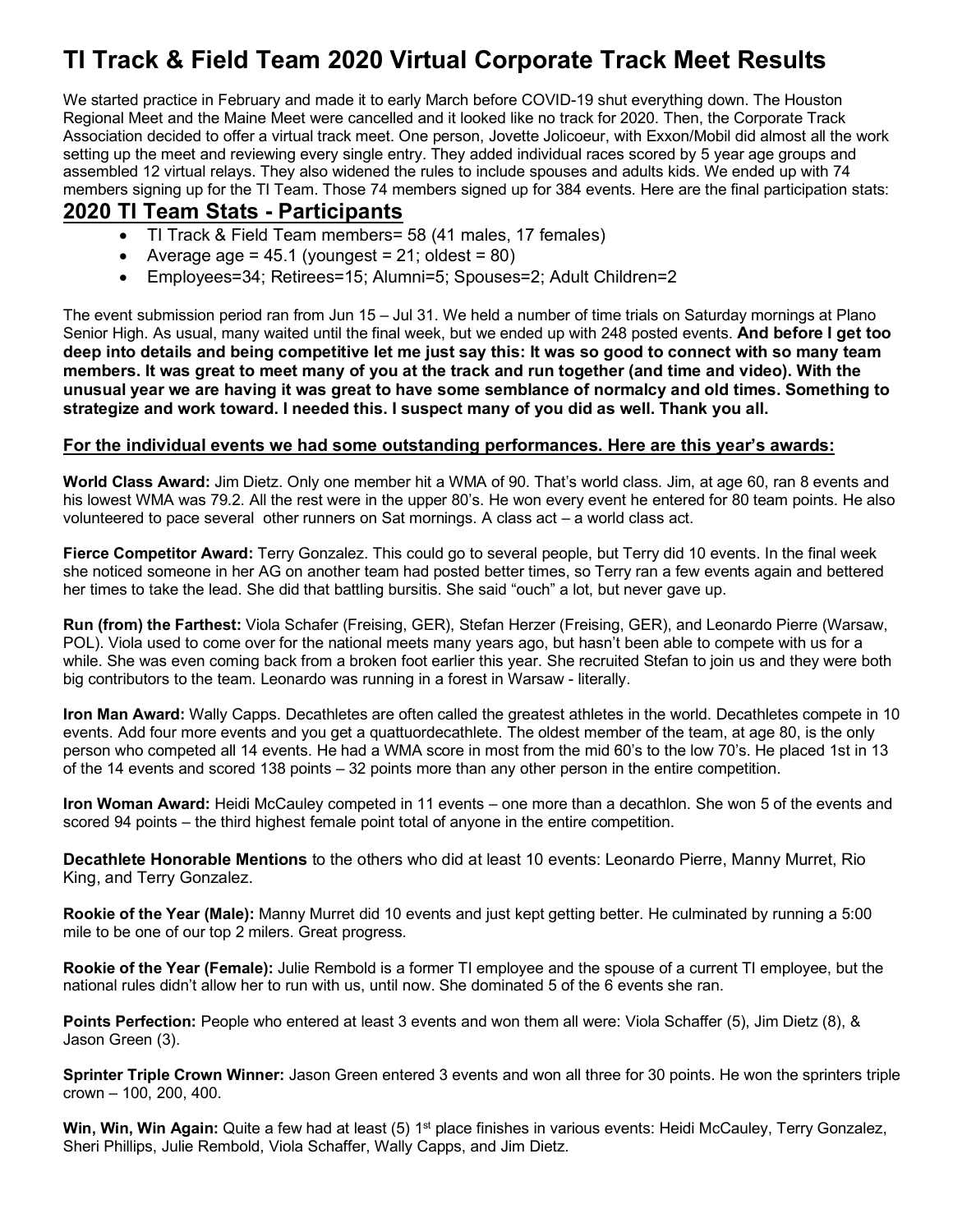## **Individual Points – TI Team**

Here's a table sorted by F/M and **points scored**. (Points: 1<sup>st</sup>=10, 2<sup>nd</sup>=8; 3<sup>rd</sup>=7, 4<sup>th</sup>=6, 5<sup>th</sup>=5, 6<sup>th</sup>=4, 7<sup>th</sup>=3, 8<sup>th</sup>-2,  $9<sup>th</sup>$  and lower = 1). Quite impressive:

TI Team 2020 Individual Points

| <b>Row Labels</b>                  | 100 | 200            | 400                     | 600                 |                | 800 1200       | 1600         | 1609                | 5000           | 10000          | aSP             | <b>DT</b>   | HJ |    | LJ Points Events |                | Points<br>/Event | # 1st<br>Place   |
|------------------------------------|-----|----------------|-------------------------|---------------------|----------------|----------------|--------------|---------------------|----------------|----------------|-----------------|-------------|----|----|------------------|----------------|------------------|------------------|
| F                                  | 32  | 47             | 72                      | 36                  | 56             | 30             | 46           | 28                  | 54             | 40             | 20              | 20          | 28 | 18 | 527              | 67             | 7.9              | 30               |
| McCauley, Heidi                    | 7   | 6              | 10                      | 10                  | 10             | 10             | 10           |                     | 7              | 8              |                 |             | 8  | 8  | 94               | 11             | 8.5              | 5                |
| Gonzalez, Terry                    | 8   | 10             | 10                      | 8                   | 8              | 10             | 8            | 10                  | 7              |                |                 |             | 10 |    | 89               | 10             | 8.9              | 5                |
| Angeles, Becky                     |     |                | 7                       | 10                  | 8              | 10             | 10           | 8                   | 8              | 8              |                 |             |    |    | 69               | 8              | 8.6              | 3                |
| Rembold, Julie                     |     | 8              | 10                      |                     | 10             |                |              | 10                  | 10             | 10             |                 |             |    |    | 58               | 6              | 9.7              | 5                |
| Phillips, Sheri                    | 10  | 8              |                         |                     |                |                |              |                     |                |                | 10              | 10          | 10 | 10 | 58               | 6              | 9.7              | 5                |
| Schaffer, Viola                    |     |                | 10                      |                     | 10             |                | 10           |                     | 10             | 10             |                 |             |    |    | 50               | 5              | 10.0             | 5                |
| Armstrong, Gayle                   |     |                |                         |                     |                |                |              |                     |                |                | 10              | 10          |    |    | 20               | $\overline{2}$ | 10.0             | $\overline{2}$   |
| Lewallen, Brittany                 |     |                |                         |                     | $\overline{4}$ |                | 8            |                     | 5              |                |                 |             |    |    | 17               | 3              | 5.7              | 0                |
| Jordan, Jen                        | 2   | $\mathbf 1$    | 5                       | 8                   |                |                |              |                     |                |                |                 |             |    |    | 16               | $\overline{4}$ | 4.0              | 0                |
| Howard, Vonnie                     |     | 5              | 8                       |                     |                |                |              |                     |                |                |                 |             |    |    | 13               | $\overline{2}$ | 6.5              | 0                |
| Shockley, Beth                     |     | 4              | 5                       |                     |                |                |              |                     |                |                |                 |             |    |    | 9                | 2              | 4.5              | 0                |
| Sulser, Dianna                     |     |                |                         |                     |                |                |              |                     | 4              | 4              |                 |             |    |    | 8                | $\overline{2}$ | 4.0              | 0                |
| Wong, Phoebe                       | 5   | $\overline{2}$ |                         |                     |                |                |              |                     |                |                |                 |             |    |    | $\overline{7}$   | $\overline{2}$ | 3.5              | 0                |
| Hames, Sara                        |     |                | 7                       |                     |                |                |              |                     |                |                |                 |             |    |    | 7                | $\mathbf{1}$   | 7.0              | 0                |
| Pfister, Genevieve                 |     |                |                         |                     | 6              |                |              |                     |                |                |                 |             |    |    | 6                | $\mathbf{1}$   | 6.0              | 0                |
| Kidd, Emma                         |     |                |                         |                     |                |                |              |                     | 3              |                |                 |             |    |    | 3                | $\mathbf 1$    | 3.0              | 0                |
| Marsalia, Angela                   |     | 3              |                         |                     |                |                |              |                     |                |                |                 |             |    |    | 3                | $\mathbf 1$    | 3.0              | $\mathbf 0$      |
| М                                  | 91  | 125            | 152                     | 65                  | 111            | 57             | 83           | 108                 | 94             | 79             | 58              | 46          | 40 | 48 | 1157             | 181            | 6.4              | 44               |
| Capps, Wally                       | 10  | 10             | 10                      | 10                  | 10             | 10             | 10           | 10                  | $\bf 8$        | 10             | 10              | 10          | 10 | 10 | 138              | 14             | 9.9              | 13               |
| King, Rio                          | 10  | 10             | 8                       | $\overline{7}$      | $\overline{7}$ | 8              | 8            | 8                   | $\overline{7}$ |                |                 |             | 10 |    | 83               | 10             | 8.3              | 3                |
| Dietz, Jim                         |     |                | 10                      | 10                  | 10             | 10             | 10           | 10                  | 10             | 10             |                 |             |    |    | 80               | 8              | 10.0             | 8                |
| Murret, Manny                      | 6   | $\overline{7}$ | 8                       | 10                  | $\overline{7}$ | 8              | 8            | 8                   | 8              | $\overline{7}$ |                 |             |    |    | 77               | 10             | 7.7              | $\mathbf 1$      |
| Hathaway, Alvin                    |     | 6<br>6         | $\overline{7}$<br>6     |                     |                | 6              |              |                     |                |                | 10 <sup>1</sup> | 10          | 10 | 10 | 53<br>52         | 6              | 8.8              | 4                |
| Pierre, Leonardo                   | 3   |                |                         | 6                   | 5<br>5         |                | 5<br>8       | $\overline{4}$<br>8 | 6<br>8         | 5<br>10        |                 |             |    |    |                  | 10<br>5        | 5.2              | 0                |
| Schmidt, Brian                     |     |                |                         |                     | 6              | 8              |              | 6                   | 5              | 6              |                 |             |    |    | 39<br>38         | 6              | 7.8<br>6.3       | $\mathbf 1$<br>0 |
| Smith, Steven D                    |     | 4              | 7<br>6                  | $\overline{7}$      | 10             |                |              |                     |                |                |                 |             | 10 |    | 37               | 5              | 7.4              | $\overline{2}$   |
| Cannon, David<br>Rothwell, Stephen |     | $\overline{4}$ | 5                       |                     |                |                |              |                     |                |                | 10              | 8           |    | 10 | 37               | 5              | 7.4              | $\overline{2}$   |
| Boedeker, Steve                    |     | 10             | 8                       | $\overline{7}$      | 8              |                |              |                     |                |                |                 |             |    |    | 33               | $\overline{4}$ | 8.3              | $\mathbf{1}$     |
| Green, Jason                       | 10  | 10             | 10                      |                     |                |                |              |                     |                |                |                 |             |    |    | 30               | 3              | 10.0             | 3                |
| Herzer, Stefan                     |     |                |                         |                     | 6              |                | 7            | 5                   | 5              | 6              |                 |             |    |    | 29               | 5              | 5.8              | 0                |
| Tew, Nathan                        |     |                |                         |                     | 6              |                | 6            |                     | 8              | 8              |                 |             |    |    | 28               | $\overline{4}$ | 7.0              | 0                |
| Westbrook, Paul                    | 8   | 10             | 8                       |                     |                |                |              |                     |                |                |                 |             |    |    | 26               | 3              | 8.7              | $\mathbf 1$      |
| Schnier, Steven                    |     |                |                         |                     |                |                |              |                     |                |                | 8               | 10          |    | 8  | 26               | 3              | 8.7              | 1                |
| Barker, Paul                       |     | 5              | 7                       |                     | $\overline{7}$ |                |              | 1                   | 4              | $\mathbf 1$    |                 |             |    |    | 25               | 6              | 4.2              | $\mathbf 0$      |
| Ericson, David                     |     |                | $\mathbf 1$             | $\overline{2}$      | 5              |                |              | 8                   |                | $\overline{7}$ |                 |             |    |    | 23               | 5              | 4.6              | 0                |
| Cirba, Claude                      | 7   | 6              | 5                       | 4                   |                |                |              |                     |                |                |                 |             |    |    | 22               | $\overline{4}$ | 5.5              | $\mathbf 0$      |
| Batoosingh, Benjamin               | 8   | $\overline{7}$ | 6                       |                     |                |                |              |                     |                |                |                 |             |    |    | 21               | 3              | 7.0              | 0                |
| Hao, Pinghai                       |     |                |                         |                     |                | $\overline{7}$ | 7            | 7                   |                |                |                 |             |    |    | 21               | 3              | 7.0              | 0                |
| Doyon, Rich                        | 6   | 7              | 6                       |                     |                |                |              |                     |                |                |                 |             |    |    | 19               | 3              | 6.3              | 0                |
| Elliott, Michael                   | 6   | $\overline{7}$ | 6                       |                     |                |                |              |                     |                |                |                 |             |    |    | 19               | 3              | 6.3              | 0                |
| Wang, Alex                         | 7   | 5              | 7                       |                     |                |                |              |                     |                |                |                 |             |    |    | 19               | 3              | 6.3              | 0                |
| Luppino, Will                      |     |                |                         |                     |                |                | 8            | 10                  |                |                |                 |             |    |    | 18               | $\overline{2}$ | 9.0              | 1                |
| Armstrong, Frank                   |     |                |                         |                     |                |                |              |                     |                |                | 10              | 8           |    |    | 18               | $\overline{2}$ | 9.0              | $\mathbf{1}$     |
| Failing, Brian                     | 6   | $\overline{4}$ | 4                       |                     | 4              |                |              |                     |                |                |                 |             |    |    | 18               | $\overline{4}$ | 4.5              | 0                |
| Tucker, David                      |     |                | 1                       |                     | 4              |                |              |                     |                |                |                 |             |    | 10 | 15               | 3              | 5.0              | 1                |
| Matcovschi, Radu                   |     |                | 5                       |                     |                |                |              | 5                   | 4              |                |                 |             |    |    | 14               | 3              | 4.7              | 0                |
| Roman, Mark                        |     |                |                         |                     |                |                |              |                     | 6              | $\overline{7}$ |                 |             |    |    | 13               | $\overline{2}$ | 6.5              | 0                |
| Couvrette, Tyler                   |     |                |                         |                     | 7              |                | 5            |                     |                |                |                 |             |    |    | 12               | $\overline{2}$ | 6.0              | 0                |
| Fagnani, Anthony                   |     | 5              | 2                       |                     | $\overline{2}$ |                |              | $\mathbf 1$         | 1              |                |                 |             |    |    | 11               | 5              | 2.2              | 0                |
| Drumm, Jim                         |     |                | $\overline{\mathbf{4}}$ |                     |                |                |              | $\overline{4}$      | 3              |                |                 |             |    |    | 11               | 3              | 3.7              | 0                |
| Armstrong, Steven                  |     |                |                         |                     |                |                |              |                     |                |                | 10              |             |    |    | 10               | $\mathbf{1}$   | 10.0             | $\mathbf{1}$     |
| Russo, Steve                       |     | $\mathbf{1}$   | $\mathbf{1}$            |                     | $\mathbf{1}$   |                |              | 3                   | $\mathbf 1$    | $\overline{2}$ |                 |             |    |    | 9                | 6              | 1.5              | 0                |
| Kaneshige, Chad                    |     |                |                         |                     |                |                |              | 6                   | $\overline{2}$ |                |                 |             |    |    | 8                | $\overline{2}$ | 4.0              | 0                |
| Waddles, Kevin                     | 4   | $\mathbf{1}$   | $\overline{2}$          |                     |                |                |              |                     |                |                |                 |             |    |    | $\overline{7}$   | 3              | 2.3              | 0                |
| Vaseliou, David                    |     |                |                         |                     |                |                |              | $\mathbf 1$         | 6              |                |                 |             |    |    | $\overline{7}$   | $\overline{2}$ | 3.5              | $\mathbf 0$      |
| Ballard, Brian                     |     |                | $\mathbf{1}$            |                     | $\mathbf{1}$   |                | $\mathbf{1}$ | $\mathbf 1$         | 1              |                |                 |             |    |    | 5                | 5              | $1.0$            | $\mathbf 0$      |
| Oluwafemi, Tobi                    |     |                | $\mathbf 1$             | $\overline{2}$      |                |                |              | $\mathbf 1$         |                |                |                 |             |    |    | 4                | 3              | 1.3              | $\mathbf 0$      |
| Schmidt, Patrick                   |     |                |                         |                     |                |                |              | $\mathbf{1}$        | $\mathbf{1}$   |                |                 |             |    |    | $\overline{2}$   | $\overline{2}$ | 1.0              | 0                |
| <b>Grand Total</b>                 |     |                |                         | 123 172 224 101 167 |                | 87             | 129          | 136                 | 148            | 119            |                 | 78 66 68 66 |    |    | 1684             | 248            | 6.8              | 74               |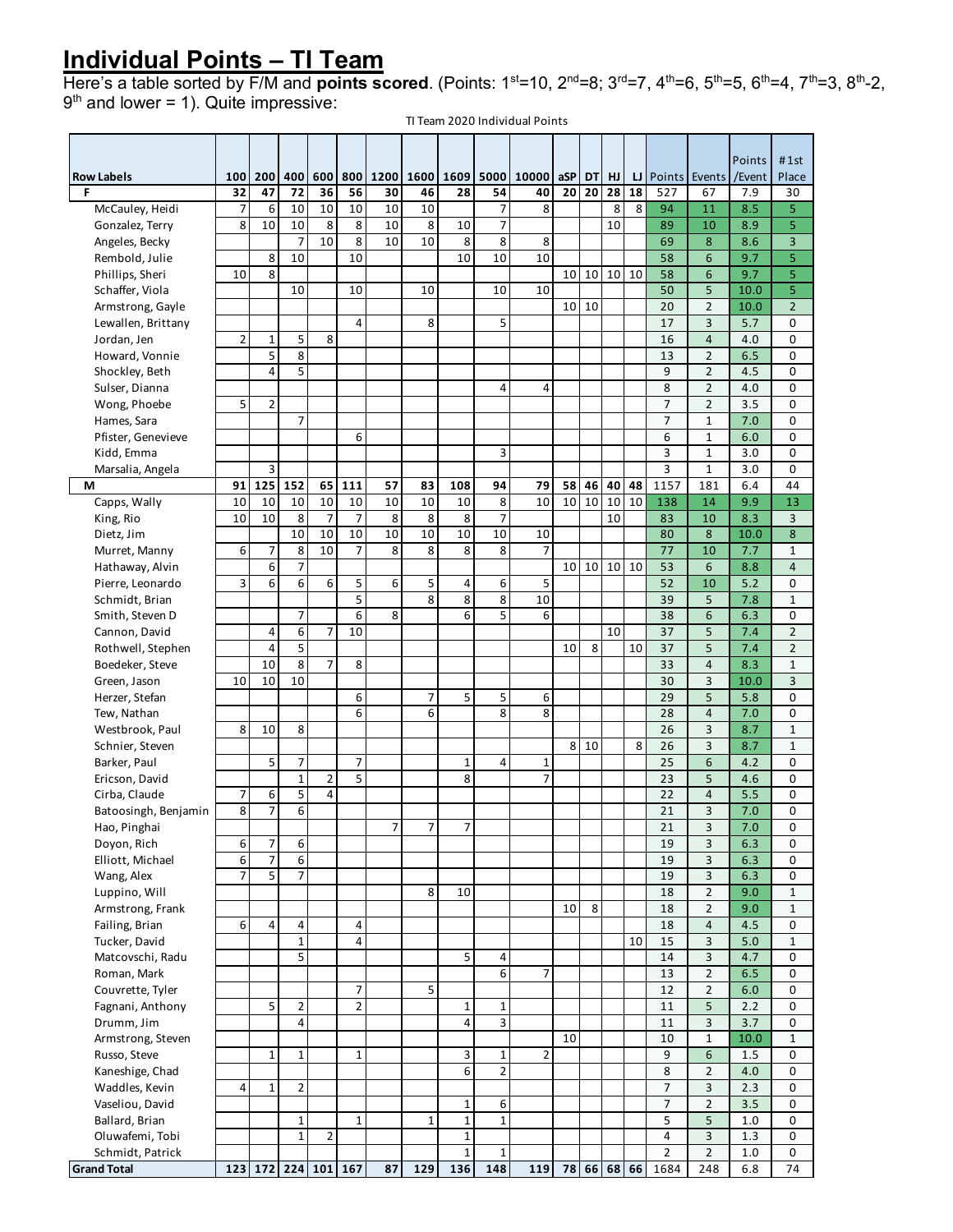**Videos –** Videos of many events, shot by Paul at the track, have been posted here: https://app.box.com/s/tdcfjglwkf0kbt66q7ic6c1w9d0fju2d

Here are the individual point standings for all teams:

TI did well in points per person and very well in points per event. Had we fielded another 15-20 people and a few existing members entered more events we would have been right there with GE and AT&T for overall individual points lead. We did very well considering our corporate size. And one more interesting slice – TI won more 1<sup>st</sup> places than any company with 74 – just ahead of AT&T with 72 and well ahead of GE with 53:

| <b>INDIVIDUAL</b>  | 3RRR           | <b>AERO</b> | AT&T    | <b>BP</b> | <b>EM</b> | <b>GE</b>      | <b>NG</b> | TI     | Total   |
|--------------------|----------------|-------------|---------|-----------|-----------|----------------|-----------|--------|---------|
| Individual Points  | 194            | 820         | 2123    | 506       | 643       | 2111           | 128       | 1684   | 8209    |
| Individual Place   | 7              | 4           |         | 6         | 5         | $\overline{2}$ | 8         | 3      |         |
|                    |                |             |         |           |           |                |           |        |         |
| #1st Places        | 10             | 15          | 72      | 22        | 22        | 53             |           | 74     | 269     |
| #2nd Places        | $\overline{2}$ | 19          | 72      | 14        | 10        | 60             | 3         | 43     | 223     |
| #3rd Places        | 5              | 20          | 33      | 7         | 19        | 57             | 3         | 29     | 173     |
|                    |                |             |         |           |           |                |           |        |         |
|                    | 3RRR           | <b>AERO</b> | AT&T    | <b>BP</b> | <b>EM</b> | <b>GE</b>      | <b>NG</b> | т      | Total   |
| People             | 5.             | 30          | 73      | 20        | 29        | 73             | 9         | 58     | 297     |
| Points/Person      | 38.8           | 27.3        | 29.1    | 25.3      | 22.2      | 28.9           | 14.2      | 29.0   | 27.6    |
| Events             | 28             | 184         | 345     | 80        | 111       | 378            | 28        | 248    | 1402    |
| Events/Person      | 5.6            | 6.1         | 4.7     | 4.0       | 3.8       | 5.2            | 3.1       | 4.3    | 4.7     |
| Global Empl.       |                | 3,600       | 247,800 | 44,000    | 70,000    | 205,000        | 90,000    | 30,000 | 690,400 |
| US Empl.           |                | 3,600       | 213,000 | 14,000    | 28,500    | 70,000         | 75,000    | 12,000 | 416,100 |
| Events/1K US Empl. |                | 51.1        | 1.6     | 5.7       | 3.9       | 5.4            | 0.4       | 20.7   | 3.4     |
| Points/1K US Empl. |                | 227.8       | 10.0    | 36.1      | 22.6      | 30.2           | 1.7       | 140.3  | 19.7    |

This was the first year for this virtual event and we all learned a lot. If it repeats next year there will be a corporate track group looking at rule updates and clarifications to make it even better.

## **Virtual Relay Teams**

There were 12 virtual relay teams that we filled with our individual performances. Each person/event could only be used in one. From the announcement of this event my goal was to try and win the relay events. I was filling out matrixes before many people even signed up. I chased down people to fill gaps and pestered people to join the team – then get out to the track.

My method for optimizing our scores was roughly this: 1. Pivot table all our data and start filling events with the best available athlete. Some are easy as there is only one event or age group, but many have multiple options (example: put that fast 50+ M 400m in the Senior's or the 4x400?). Then the 4x400 allows the female to be any leg, which opens up a number of possible combinations. 2. I looked to past results of similar events to make a few juggles. 3. Then, when all the data was available I looked at the other teams data and options – then I looped through and optimized all of our teams again. I had to make guesses on what other teams would do. All the athletes and teams leads to almost countless possibilities. For the W800 and W Relay I matrixed all possible outcomes and went with the team lineup that had the best probability for the most team points. Then everyone sent in their relay teams. Here's how all 12 ended up: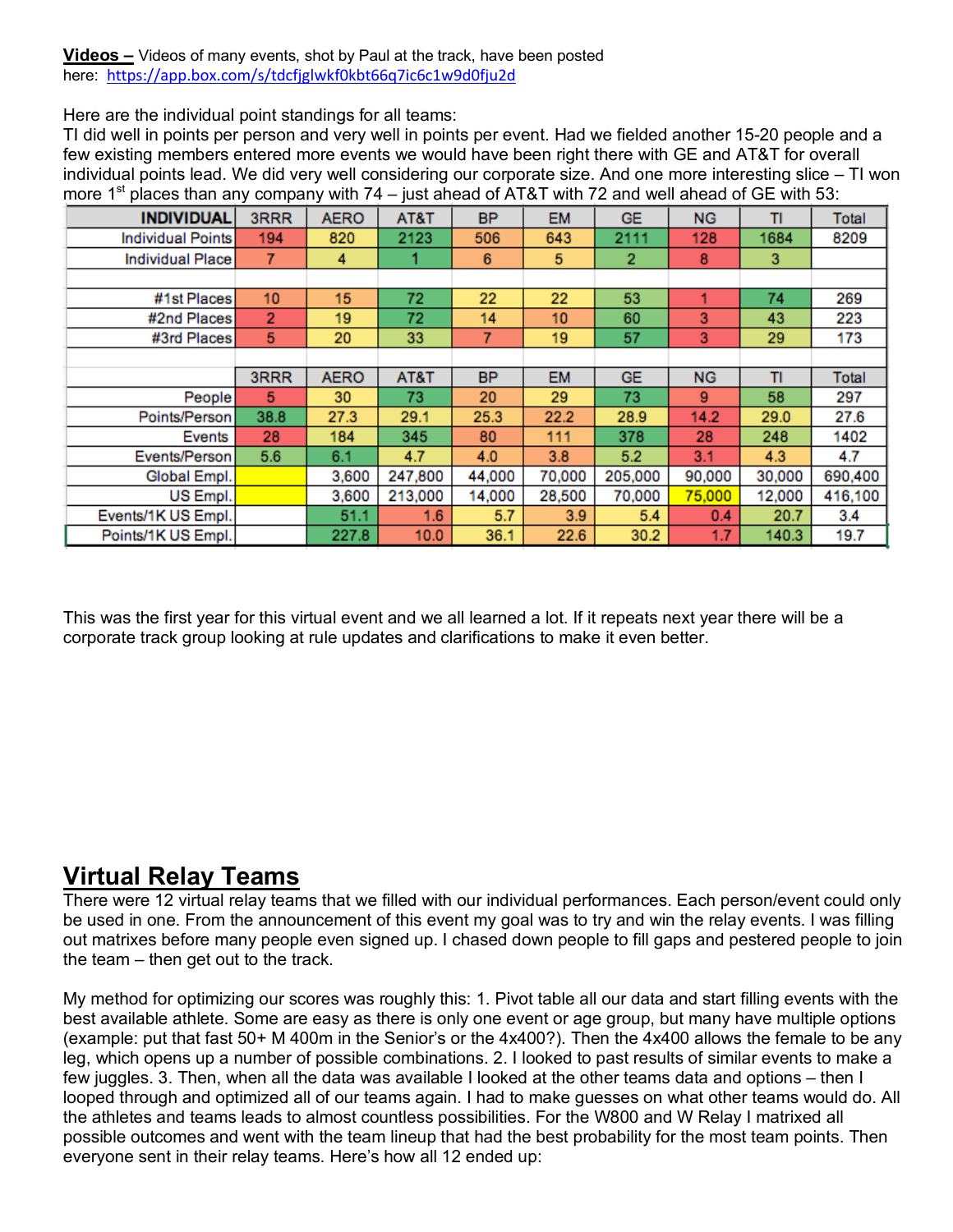#### **4x100 (3rd)**

4x100 with one open age female and three males (open, 40+, 50+). This one is fairly easy to seed. Just take the fastest 100m times for each position. We had a solid team and finished  $3<sup>rd</sup>$ .

|                     |                  | <b>Typical</b> |       |   | 12/31 |                      |             | Event | Team            |         |   | Time Place Points |
|---------------------|------------------|----------------|-------|---|-------|----------------------|-------------|-------|-----------------|---------|---|-------------------|
| <b>2020 Event</b>   | <b>Dist</b>      | <b>Sex</b>     | AG    |   |       | lame                 | <b>Data</b> | 4x100 | <b>AT&amp;T</b> | 49.25   |   | 40                |
| 4 x 100 Relay       | 100 <sub>1</sub> |                | Open  |   | 24    | Phoebe Wong          | 0:14.70     | 4x100 | <b>GE</b>       | 51.62   |   | 34 <sub>1</sub>   |
| 4 x 100 Relay       | 100              | м              | $50+$ | М | 55    | Claude Cirba         | 0:14.06     | 4x100 |                 | 52.81   |   | 31                |
|                     |                  |                |       |   |       |                      |             | 4x100 | Exxon           | 55.37   | 4 | 28                |
| 4 x 100 Relay       | 100 <sub>1</sub> | м              | $40+$ | М | 43    | Jason Green          | 0:12.36     | 4x100 | <b>Aero</b>     | 01:00.5 |   | 25                |
| 4 x 100 Relay       | 100              | м              | Open  | М | 22    | Benjamin Batooshingh | 0:11.69     | 4x100 | <b>BP</b>       | 01:04.9 | 6 | 22                |
| Total-4 x 100 Relay |                  |                |       |   |       |                      | 0:52.81     | 4x100 | <b>3RRR</b>     | 01:11.0 |   | 19                |

#### **4x200 (3rd)**

4x200 with one open age female and three males (open, 40+, 50+). The first pass seeding takes the fastest from the eligible groups – but there are 200's in other events, so you have to come back and balance it. We ran almost the same team as the  $4x100$  and the result was the same  $-3<sup>rd</sup>$ .

|                     |             | <b>Typical</b> |           |   | 12/31 |                      |             |       |           |         |   |    |
|---------------------|-------------|----------------|-----------|---|-------|----------------------|-------------|-------|-----------|---------|---|----|
| <b>2020 Event</b>   | <b>Dist</b> | <b>Sex</b>     | <b>AG</b> |   |       |                      | <b>Data</b> |       |           |         |   |    |
| 4 x 200 Relay       | 200         |                | Open      |   | 24    | Phoebe Wong          | 0:33.48     |       |           |         |   |    |
| 4 x 200 Relay       | 200         | M              | $50+$     | М | 51    | Steve Boedeker       | 0:27.28     | 4x200 | AT&T      | 01:41.9 |   | 40 |
|                     |             |                |           |   |       |                      |             | 4x200 | <b>GE</b> | 01:43.4 |   | 34 |
| 4 x 200 Relay       | 200         | M              | $40+$     | М | 43    | Jason Green          | 0:26.03     | 4x200 | דו        | 01:50.7 |   | 31 |
| 4 x 200 Relay       | 200         | M              | Open      | М | 22    | Benjamin Batooshingh | 0:23.91     | 4x200 | Aero      | 02:26.9 | 4 | 28 |
| Total-4 x 200 Relay |             |                |           |   |       |                      | 1:50.70     | 4x200 | 3RRR      | 02:30.7 |   | 25 |

#### **4x400 (1st )**

4x400 with four legs (open, 40+, 50+, 60+). The female leg is not specified in this one – she can count for any of the age group legs. We used this to our advantage by using 40+ Julie's excellent leg, which allowed us to get a better overall time and save Jason's excellent 40+ male 400m for a different event. Other teams tried this, but Julie was such a difference maker that we won by 19 seconds! And it was great to have Alex back out running with us this year.

|                     |             | <b>Typical</b> |             |   | 2/31 |               |             |       |                 |         |   |    |
|---------------------|-------------|----------------|-------------|---|------|---------------|-------------|-------|-----------------|---------|---|----|
| <b>2020 Event</b>   | <b>Dist</b> | <b>Sex</b>     | AG          |   |      | ame.          | <b>Data</b> |       |                 |         |   |    |
| 4 x 400 Relay       | 400         |                | Op/40/50/60 | М | 29   | Alex Wang     | 0:55.26     |       |                 |         |   |    |
| 4 x 400 Relay       | 400         | М              | $60+$ /open | М | 60   | Jim Dietz     | 1:06.80     | 4x400 | τι              | 04:12.3 |   | 40 |
|                     |             |                |             |   |      |               |             | 4x400 | <b>GE</b>       | 04:31.5 |   | 34 |
| 4 x 400 Relay       | 400         | м              | $50+$ /open | М | 56   | David Cannon  | 1:03.02     | 4x400 | <b>AT&amp;T</b> | 04:39.4 |   | 31 |
| 4 x 400 Relay       | 400         | М              | $40+$ /open |   | 40   | Julie Rembold | 1:07.18     | 4x400 | Exxon           | 04:49.6 | 4 | 28 |
| Total-4 x 400 Relay |             |                |             |   |      |               | 4:12.26     | 4x400 | Aero            | 04:52.6 |   | 25 |

#### **Executive Relay (1st)**

This race is for managers of managers or certain level technical staff members. We were a bit blind on this because I didn't know who the execs were from the other teams, but we had a solid team that won easily on the strength of our team members from Germany - Stefan and Viola.

| <b>2020 Event</b>            | Dist | <b>Typical</b><br><b>Sex</b> | AG     |   |    | ame            | <b>Data</b> |                   |                 |         |    |
|------------------------------|------|------------------------------|--------|---|----|----------------|-------------|-------------------|-----------------|---------|----|
|                              |      |                              |        | м |    |                |             | <b>Exec Relay</b> |                 | 04:35.7 | 40 |
| <b>Executive Relay</b>       | 800  | м                            | $30+$  |   | 39 | Stefan Herzer  | 2:16.10     | <b>Exec Relav</b> | <b>AT&amp;T</b> | 05:11.3 | 34 |
| <b>Executive Relay</b>       | 400  |                              | $30+$  |   | 46 | Viola Schaffer | 1:18.60     | <b>Exec Relay</b> | <b>BP</b>       | 05:30.0 | 31 |
| <b>Executive Relay</b>       | 400  | М                            | $30 +$ |   |    | Alvin Hathaway | 1:01.04     | <b>Exec Relay</b> | Aero            | 05:54.7 | 28 |
| <b>Total-Executive Relay</b> |      |                              |        |   |    |                | 4:35.74     | <b>Exec Relay</b> | Exxon           | 6:20    | 25 |

#### **Master's Plus Relay (1st)**

We had a very solid team and I thought we had this one, and we did  $-1<sup>st</sup>$  place. Dietz ran a great 800 and David Canon was battling injuries and came through with several great runs in the final week. Jason won his AG triple crown of sprinting. Then Julie was our fastest female 200 of any age. Finally, captain Claude brought home the solid win.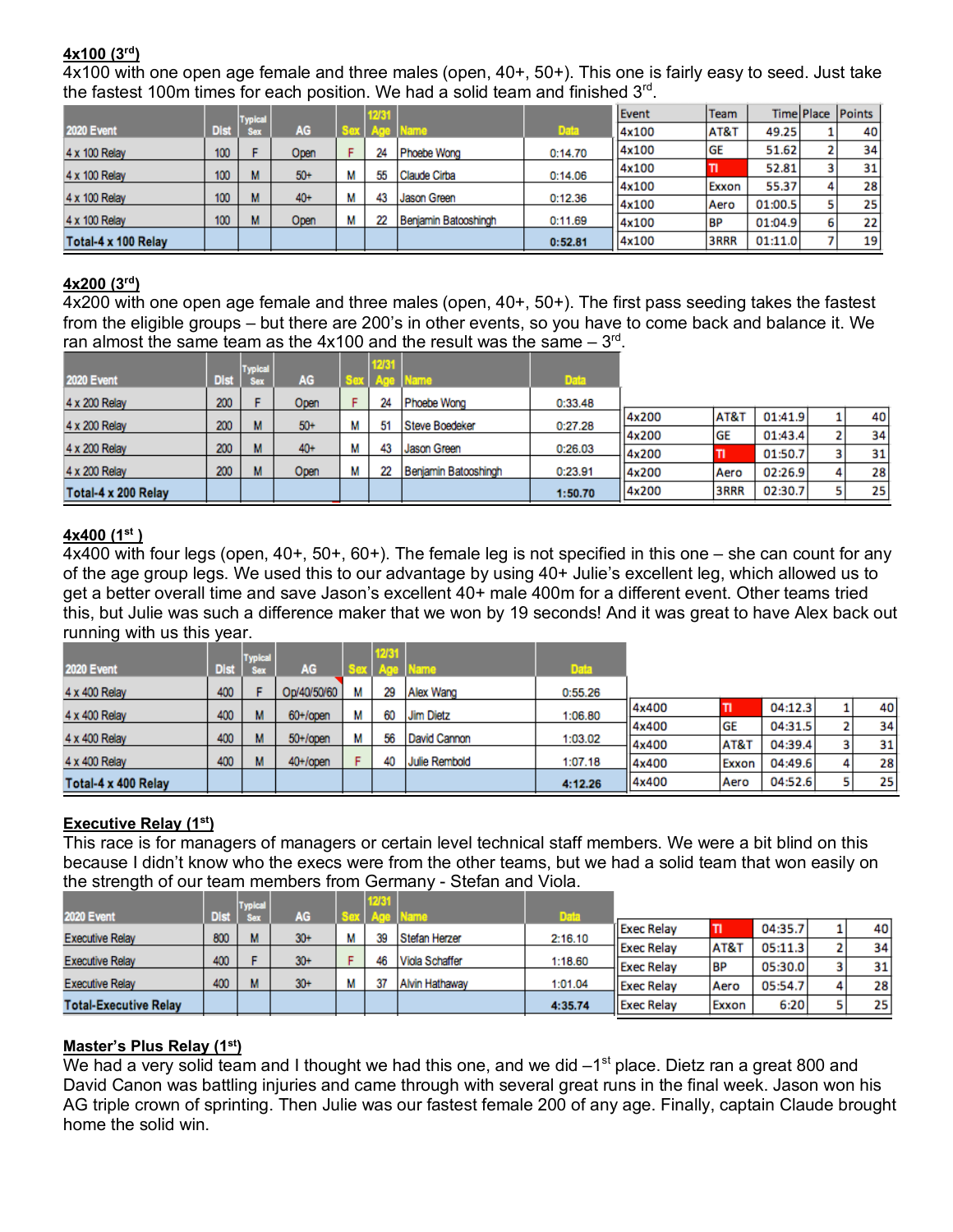| <b>2020 Event</b>               | <b>Dist</b> | <b>Typical</b><br><b>Sex</b> | AG     |   | 12/31 | Name                 | <b>Data</b> |                       |       |         |   |    |
|---------------------------------|-------------|------------------------------|--------|---|-------|----------------------|-------------|-----------------------|-------|---------|---|----|
| <b>Masters Plus Relay</b>       | 800         | м                            | 40/50  | М | 60    | <b>Jim Dietz</b>     | 2:23.42     |                       |       |         |   |    |
| <b>Masters Plus Relay</b>       | 400         | м                            | 40/50  | М | 43    | Jason Green          | 0:59.21     |                       |       |         |   |    |
| <b>Masters Plus Relay</b>       | 800         | м                            | 40/50  | м | 56    | David Cannon         | 2:20.99     | Masters+ Relay Til    |       | 06:43.6 |   | 40 |
|                                 |             |                              |        |   |       |                      |             | Masters+ Relay GE     |       | 06:52.7 |   | 34 |
| <b>Masters Plus Relay</b>       | 200         |                              | $40 +$ |   | 40    | <b>Julie Rembold</b> | 0:31.65     | Masters+ Relay   AT&T |       | 07:25.3 |   | 31 |
| <b>Masters Plus Relay</b>       | 200         | М                            | 50/40  | м | 55    | Claude Cirba         | 0:28.28     | Masters+ Relay        | Aero  | 08:11.7 | 4 | 28 |
| <b>Total-Masters Plus Relay</b> |             |                              |        |   |       |                      | 6:43.55     | Masters+ Relay        | Exxon | 08:14.9 |   | 25 |

#### **Senior's Relay (1st \*)**

I loaded this one because we have a lot of talent in the older age groups. It looked like we won it until the final hours of submission when some questionable times came in from other teams. One person ran in a parking lot with no video and magically ran 2 seconds faster than he did on a track the previous year. AT&T was ahead by just 0.57 seconds and the AT&T captain agreed we should call it a tie. So, another 1<sup>st</sup> place – a tie between two strong teams. And I'll note that Steve's first 400 time was much slower, but he went back out and had his son pace him and turned in this great time.

|                             |             | <b>Typical</b> |           | 12/31 |                       |             |                |       |         |   |    |
|-----------------------------|-------------|----------------|-----------|-------|-----------------------|-------------|----------------|-------|---------|---|----|
| <b>2020 Event</b>           | <b>Dist</b> | <b>Sex</b>     | <b>AG</b> |       | lame                  | <b>Data</b> |                |       |         |   |    |
| Senior's Relay              | 200         | м              | $60+$     | 60    | Paul Westbrook        | 0:28.76     |                |       |         |   |    |
| Senior's Relay              | 400         | м              | $50+$     | 51    | Paul Barker           | 1:02.61     |                |       |         |   |    |
|                             |             |                |           |       |                       |             | Senior's Relay | AT&T  | 04:50.3 |   | 40 |
| Senior's Relay              | 200         |                | $50+$     | 58    | <b>Sheri Phillips</b> | 0:35.67     | Senior's Relay | п     | 04:50.8 |   | 40 |
| Senior's Relay              | 600         | м              | $50+$     | 60    | Jim Dietz             | 1:42.63     | Senior's Relay | GE    | 05:18.0 |   | 31 |
| Senior's Relay              | 400         | м              | $50+$     | 51    | Steve Boedeker        | 1:01.16     | Senior's Relay | Aero  | 05:25.1 | 4 | 28 |
| <b>Total-Senior's Relay</b> |             |                |           |       |                       | 4:50.83     | Senior's Relay | Exxon | 05:48.5 |   | 25 |

#### **Submaster's Sprint (3rd)**

We had a good team and if I would have known who the execs were from other teams I could have used Stefan's 800 here without dropping in the Exec to propel us up to 2<sup>nd</sup>. Angela and Anthony came out late, but gave us times that allowed us to enter and do well. Steve was much older than many in this event and was still very competitive.

|                                   |             | <b>Typical</b> |        |   | 12/31 |                     |         |                  |             |         |   |                   |
|-----------------------------------|-------------|----------------|--------|---|-------|---------------------|---------|------------------|-------------|---------|---|-------------------|
| <b>2020 Event</b>                 | <b>Dist</b> |                | AG     |   |       | a Timello           | Data    | Event            | Team        |         |   | Time Place Points |
| Submaster's Sprint Medley         | 200         |                | $30 +$ |   | 32    | Angela Marsalia     | 0:36.57 | Submaster Sprint | <b>GE</b>   | 04:03.0 |   | 40                |
| Submaster's Sprint Medley         | 200         | м              | $30 +$ |   | 32    | Anthony Fagnani     | 0:27.92 | Submaster Sprint | <b>BP</b>   | 04:26.9 |   | 34                |
|                                   |             |                |        |   |       |                     |         | Submaster Sprint | TI          | 04:30.5 |   | 31                |
| Submaster's Sprint Medley         | 400         | м              | $30 +$ | м | 41    | <b>Manny Murret</b> | 1:02.58 | Submaster Sprint | AT&T        | 05:06.4 |   | 28                |
| Submaster's Sprint Medley         | 800         | м              | $30 +$ |   | 51    | Steve Boedeker      | 2:23.44 | Submaster Sprint | <b>Aero</b> | 05:11.9 |   | 25                |
| <b>Total-Submaster's Sprint  </b> |             |                |        |   |       |                     | 4:30.51 | Submaster Sprint | 3RRR        | 05:40.9 | 6 | 22                |

#### **3-Lap Sprint (2nd)**

At one point I had Alex and Benjamin on the 400's – which is logical, but I realized that moving Alex to the 4x400 upgraded that significantly and rolling Manny's 400 in here allowed me to use Alex's excellent 200 here. When I looked there was no combo that put us in first, but those changes would just barely keep us in  $2^{nd}$  while cushioning other events. It worked. Jennifer Jordan and Kevin Waddles were new to the team and both came out often and worked hard. Their work paid off and I'm glad to have two excellent new team members.

|                           |             | <b>Typical</b> |           |   |    |                      |         |        |           |         |   |    |
|---------------------------|-------------|----------------|-----------|---|----|----------------------|---------|--------|-----------|---------|---|----|
| <b>2020 Event</b>         | <b>Dist</b> |                | <b>AG</b> |   |    |                      | Data.   | 13 Lap | <b>GE</b> | 02:43.4 |   | 40 |
| 3 Lap Sprint              | 200         |                | Open      |   |    | Jennifer Jordan      | 0:34.10 |        |           |         |   |    |
|                           |             |                |           |   |    |                      |         | 3 Lap  |           | 02:54.2 |   | 34 |
| 3 Lap Sprint              | 200         |                | Open      | М | 29 | Alex Wang            | 0:24.35 |        |           |         |   |    |
|                           |             |                |           |   |    |                      |         | 3 Lap  | <b>BP</b> | 02:55.5 | - | 31 |
| 3 Lap Sprint              | 400         |                | Open      | М | 24 | Kevin Waddles        | 1:00.41 |        | AT&T      | 03:22.6 | 4 | 28 |
|                           |             |                |           |   |    |                      |         | 3 Lap  |           |         |   |    |
| 3 Lap Sprint              | 400         |                | Open      |   | 22 | Benjamin Batooshingh | 0:55.37 | 3 Lap  | Exxon     | 03:38.1 |   | 25 |
| <b>Total-3 Lap Sprint</b> |             |                |           |   |    |                      | 2:54.23 | 13 Lap | Aero      | 03:53.2 | 6 | 22 |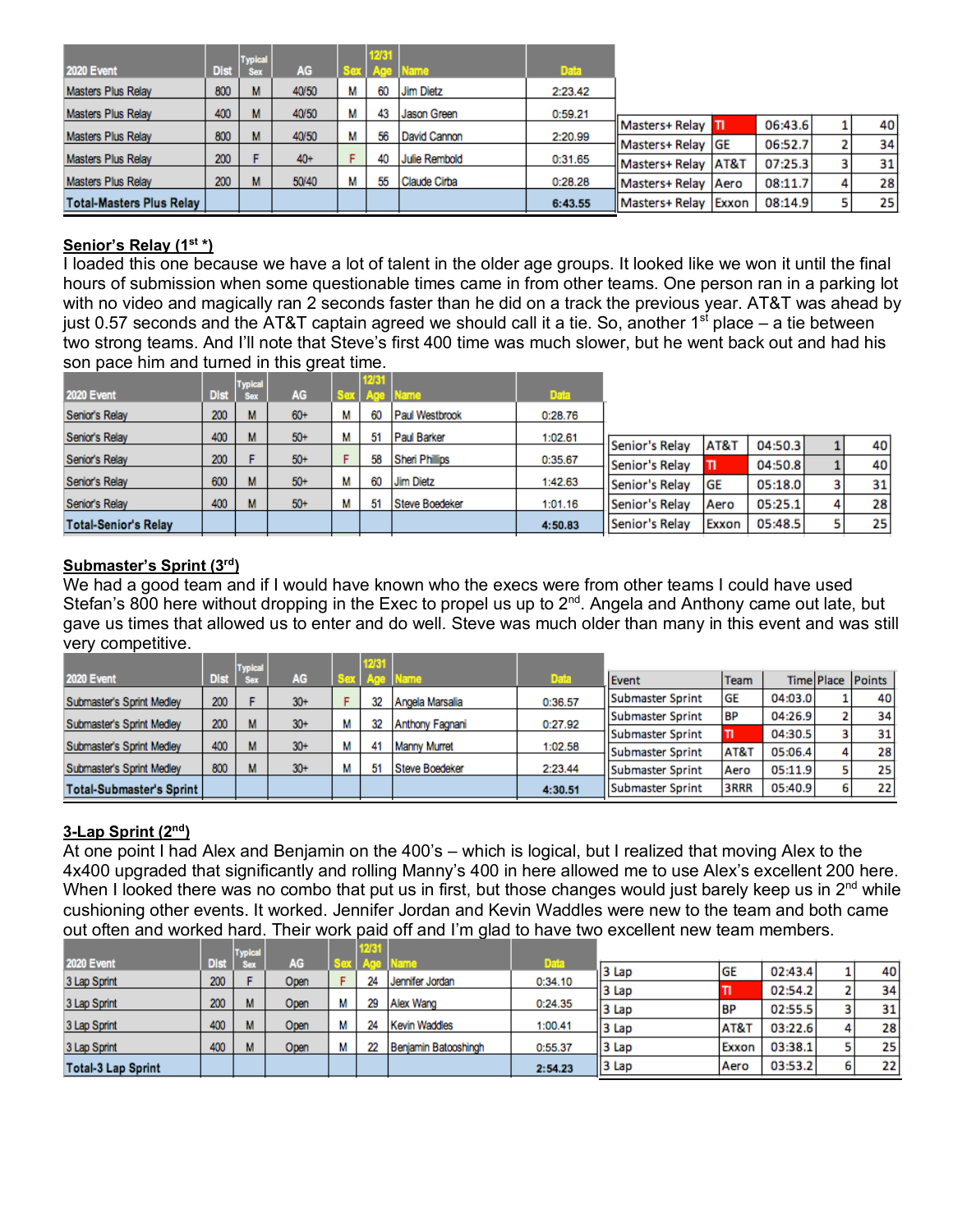#### **Distance Relay (2nd)**

We had a good team here anchored by Will's awesome 1600 leg. And Dietz more than met the requirement to have one age 40+ runner with his great 1200 leg. Then there is Becky running competitively in an open age race. And welcome to rookie Tyler Couvrette running out in California.

|                              |             | <b>Typical</b> |             | 12/31 |                        |             |                   |                 |         |   |    |
|------------------------------|-------------|----------------|-------------|-------|------------------------|-------------|-------------------|-----------------|---------|---|----|
| <b>2020 Event</b>            | <b>Dist</b> |                | AG          |       | ame                    | <b>Data</b> |                   |                 |         |   |    |
| <b>Distance Medley Relay</b> | 1200        | м              | $Op/40+$    | 60    | <b>Jim Dietz</b>       | 3:45.83     | <b>Dist Relay</b> | <b>GE</b>       | 11:18.8 |   | 40 |
|                              |             |                |             |       |                        |             | <b>Dist Relay</b> | н               | 12:12.6 |   | 34 |
| <b>Distance Medley Relay</b> | 400         |                | Open        | 43    | <b>Becky Angeles</b>   | 1:19.30     | <b>Dist Relay</b> | <b>BP</b>       | 12:20.2 | 3 | 31 |
| <b>Distance Medley Relay</b> | 800         |                | $40+$ /open |       | <b>Tyler Couvrette</b> | 2:17.64     | <b>Dist Relav</b> | Aero            | 12:29.6 | Δ | 28 |
| <b>Distance Medley Relay</b> | 1600        |                | $On/40+$    | 28    | <b>Will Luppino</b>    | 4:49.83     | <b>Dist Relay</b> | <b>AT&amp;T</b> | 13:20.6 | 5 | 25 |
|                              |             |                |             |       |                        |             |                   |                 |         |   |    |
| <b>Total-Distance Relay</b>  |             |                |             |       |                        | 12:12.60    | <b>Dist Relay</b> | Exxon           | 13:27.2 | 6 | 22 |

#### **Women's Relay (1st)**

These two Women's events required the most detailed analysis to place the right people in the right event. The big question was which one to use the great 800 from Julie. In the end the analysis gave a slightly higher points probability to using her in the Women's Relay. It paid off big time with a 1<sup>st</sup> place victory.

|                            |      | <b>Typical</b> |           | IMB II |                           |         |               |                 |         |   |    |
|----------------------------|------|----------------|-----------|--------|---------------------------|---------|---------------|-----------------|---------|---|----|
| <b>2020 Event</b>          | Dist | <b>Sex</b>     | <b>AG</b> |        |                           | Data.   | Women's Relay |                 | 05:04.4 |   | 40 |
| Women's Relay              | 800  |                | Add90     | 40     | Julie Rembold             | 2:31.74 |               |                 |         |   |    |
|                            |      |                |           |        |                           |         | Women's Relay | <b>AT&amp;T</b> | 05:14.6 |   | 34 |
| Women's Relay              | 400  |                | Add90     | 24     | Jennifer Jordan           | 1:18.46 | Women's Relay | BP              | 05:25.0 |   | 31 |
|                            |      |                |           |        |                           |         |               |                 |         |   |    |
| Women's Relay              | 400  |                | Add90     | 39     | Sara Hames                | 1:14.18 | Women's Relay | <b>GE</b>       | 05:36.9 | 4 | 28 |
| <b>Total-Women's Relay</b> |      |                |           | 103    | sum must total 90 or more | 5:04.38 | Women's Relay | Aero            | 07:07.9 |   | 25 |

#### **Women's 800 Team Race (3rd)**

Had I swapped one 800 leg with the Women's Relay we could have taken  $2^{nd}$ , but would have taken  $2^{nd}$  in the Women's Relay too. Big thanks to two great athletes competing in an open age group race.

|                        |             |                |           |                |                      |             | Women's 800 Team   AT&T | 05:07.7 |   | 40 |
|------------------------|-------------|----------------|-----------|----------------|----------------------|-------------|-------------------------|---------|---|----|
|                        |             |                |           |                |                      |             | Women's 800 Team GE     | 05:25.1 |   | 34 |
|                        |             | <b>Typical</b> |           | <b>FIZIKST</b> |                      |             | Women's 800 Team III    | 05:31.6 |   | 31 |
| <b>2020 Event</b>      | <b>Dist</b> | <b>Sex</b>     | <b>AG</b> |                |                      | <b>Data</b> | Women's 800 Team   Aero | 05:39.2 | 4 | 28 |
| Women's 800 Team       | 800         |                | Open      | 46             | Viola Schaffer       | 2:45.90     | Women's 800 Team Exxon  | 06:06.8 |   | 25 |
| Women's 800 Team       | 800         |                | Open      | 43             | <b>Becky Angeles</b> | 2:45.70     | Women's 800 Team BP     | 07:14.8 | 6 | 22 |
| Total-Women's 800 Team |             |                |           |                |                      | 5:31.60     | Women's 800 Team 3RRR   | 07:51.4 |   | 19 |
|                        |             |                |           |                |                      |             |                         |         |   |    |

#### **Men's Mile (5th)**

The upside surprise of the year was Manny running a 5:00 mile. Pairing that with Will's excellent time edged out BP for 2<sup>nd</sup> place:

|                       |             |                |      |      |                     |             | Men's Mile Team    | <b>GE</b>       | 09:21.9 |   | 40              |
|-----------------------|-------------|----------------|------|------|---------------------|-------------|--------------------|-----------------|---------|---|-----------------|
|                       |             |                |      |      |                     |             | Men's Mile Team    | п               | 09:45.3 |   | 34              |
|                       |             | <b>Typical</b> |      | 1261 |                     |             | Men's Mile Team    | <b>BP</b>       | 09:47.6 |   | 31              |
| <b>2020 Event</b>     | <b>Dist</b> |                | AG   |      |                     | <b>Data</b> | Men's Mile Team    | Exxon           | 10:08.8 | 4 | 28              |
| Men's Mile Team       | mile        | M              | Open | 28   | <b>Will Luppino</b> | 4:45.34     |                    |                 |         |   |                 |
|                       |             |                |      |      |                     |             | Men's Mile Team    | <b>AT&amp;1</b> | 11:07   |   | 25              |
| Men's Mile Team       | mile        | M              | Open | 41   | <b>Manny Murret</b> | 5:00.00     | Men's Mile Team    | Aero            | 11:07.7 | 6 | 22 <sub>1</sub> |
| Total-Men's Mile Team |             |                |      |      |                     | 9:45.34     | l IMen's Mile Team | <b>NG</b>       | 11:16   |   | 19              |